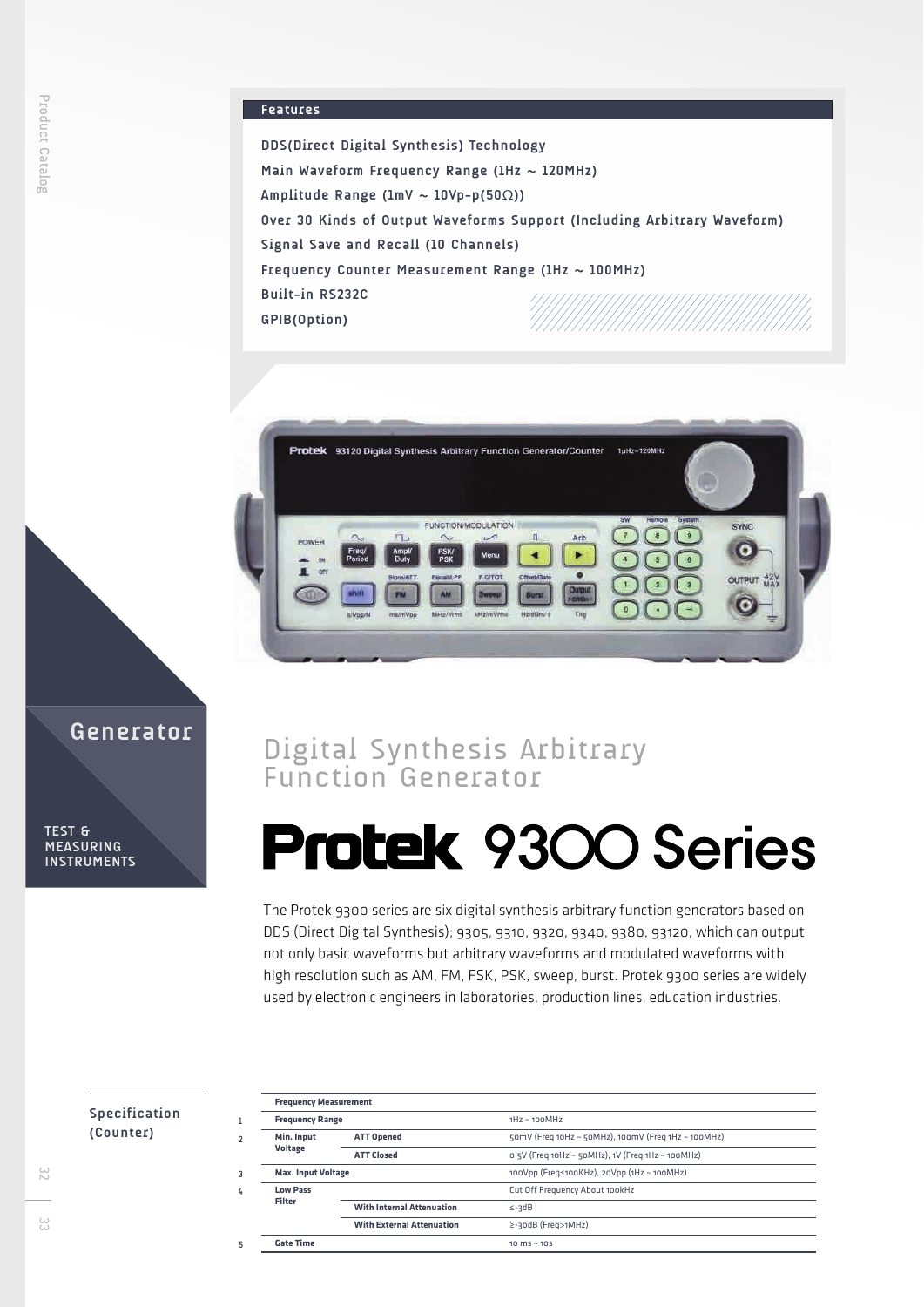|                                           | <b>Operation Characteristics</b> |                                                   |                                  |                                            |                                                                        |                                                              |                                                                                                                           |               |                |                                                                                                                                         |
|-------------------------------------------|----------------------------------|---------------------------------------------------|----------------------------------|--------------------------------------------|------------------------------------------------------------------------|--------------------------------------------------------------|---------------------------------------------------------------------------------------------------------------------------|---------------|----------------|-----------------------------------------------------------------------------------------------------------------------------------------|
| Specification                             | 1                                | <b>Power</b>                                      | 220V ±10%, 50 ~ 60Hz, Max. 35W   |                                            |                                                                        |                                                              |                                                                                                                           |               |                |                                                                                                                                         |
| $\overline{2}$<br>$\overline{\mathbf{3}}$ |                                  | <b>Temperature / Humidity</b><br><b>Dimension</b> |                                  |                                            | $0^{\circ}$ C ~ 40 $^{\circ}$ C, 35% ~ 80%<br>255 mm x 370 mm x 100 mm |                                                              |                                                                                                                           |               |                |                                                                                                                                         |
|                                           |                                  |                                                   |                                  |                                            |                                                                        |                                                              |                                                                                                                           |               |                |                                                                                                                                         |
| <b>Function</b>                           | ♦                                | Waveform                                          | <b>Frequency</b>                 | Main Waveform                              | 1µHz to 5MHz                                                           | 1µHz to 10MHz                                                | 1µHz to 20MHz                                                                                                             | 1µHz to 40MHz | 1µHz to 8oMHz  | 1µHz to 120MHz                                                                                                                          |
| Generation                                |                                  |                                                   | Range                            | <b>Stored Waveform</b>                     | 1 µHz ~ 100 kHz                                                        |                                                              |                                                                                                                           |               |                |                                                                                                                                         |
|                                           |                                  |                                                   | <b>Resolution</b>                |                                            | $1 \mu$ Hz                                                             |                                                              |                                                                                                                           |               |                |                                                                                                                                         |
|                                           |                                  |                                                   | <b>Accuracy</b>                  |                                            | ±5X0.000001                                                            |                                                              |                                                                                                                           |               |                |                                                                                                                                         |
|                                           |                                  |                                                   | <b>Stability</b>                 |                                            | ±1X0.000001                                                            |                                                              |                                                                                                                           |               |                |                                                                                                                                         |
|                                           | 2                                | <b>Frequency</b>                                  | <b>Main Waveform</b>             |                                            | Sine, Square, TTL                                                      |                                                              |                                                                                                                           |               |                |                                                                                                                                         |
|                                           |                                  |                                                   | <b>Level Resolution</b>          |                                            | 12 Bits                                                                |                                                              |                                                                                                                           |               |                |                                                                                                                                         |
|                                           |                                  |                                                   | <b>Sampling Rate</b>             |                                            | 200Msa/s                                                               |                                                              |                                                                                                                           |               |                |                                                                                                                                         |
|                                           |                                  |                                                   |                                  | <b>Sine Waveform Distortion Harmonic</b>   |                                                                        |                                                              | -5odBc(Freq≤5MHz), -45dBc(Freq≤1oMHz), -4odBc (Freq≤2oMHz), -35dBc(Freq≤4oMHz)                                            |               |                |                                                                                                                                         |
|                                           |                                  |                                                   |                                  | <b>Sine Waveform Distortion</b>            | $0.1\%$ (20MHz ~ 100kHz)                                               |                                                              |                                                                                                                           |               |                |                                                                                                                                         |
|                                           |                                  |                                                   |                                  | <b>Square Waveform Rising/Falling Time</b> | Less Than 25ns                                                         |                                                              |                                                                                                                           |               | Less Than 15ns |                                                                                                                                         |
|                                           |                                  |                                                   | <b>Stored</b>                    | Waveforms                                  |                                                                        |                                                              | 27 Waveforms(Sine, Square, Triangle, Up-Lamp, Noise, Pulse, P-Pulse, N-Pulse, P-dc, Stair, C-Pulse, Commut-fu, Commut-hr, |               |                |                                                                                                                                         |
|                                           |                                  |                                                   | <b>Waveform</b>                  |                                            |                                                                        |                                                              | Sine-tra, Sine-ver, Sine-pm, Log, Exp, Round-har, Sin%, Squ-root, Tangent, Cardio, Quake,Combination                      |               |                |                                                                                                                                         |
|                                           |                                  |                                                   |                                  | Waveform Length                            | 4096 Dots                                                              |                                                              |                                                                                                                           |               |                |                                                                                                                                         |
|                                           |                                  |                                                   |                                  | Amplitude Resolution                       | 10 Bits                                                                |                                                              |                                                                                                                           |               |                |                                                                                                                                         |
|                                           |                                  |                                                   |                                  | Duty Factor Of Pulse Wave                  |                                                                        |                                                              | 0.1% ~ 99.9% (Less Than 10kHz), 1% ~ 99% (10kHz ~ 100kHz)                                                                 |               |                |                                                                                                                                         |
|                                           | $\overline{\mathbf{3}}$          | <b>Amplitude</b>                                  | <b>Amplitude Range</b>           |                                            |                                                                        |                                                              | 2mV ~ 20Vp-p(High Impedance), 1mV ~ 10Vp-p(50Ω)                                                                           |               |                |                                                                                                                                         |
|                                           |                                  |                                                   | <b>Max. Resolution</b>           |                                            |                                                                        | 2μVp-p(High Impedance), 1μVp-p(50Ω)                          |                                                                                                                           |               |                |                                                                                                                                         |
|                                           |                                  |                                                   |                                  | <b>Amplitude Accuracy(at 1KHz)</b>         | $\pm$ (1%+0.2mV)                                                       |                                                              |                                                                                                                           |               |                |                                                                                                                                         |
|                                           |                                  |                                                   | <b>Amplitude Stability</b>       |                                            | ±0.5% / 3Hours                                                         |                                                              |                                                                                                                           |               |                |                                                                                                                                         |
|                                           |                                  |                                                   | <b>Flatness</b>                  | Amplitude ≤ 2V                             |                                                                        |                                                              | ±3% (Freq≤5MHz), ±10% (5MHz< Freq≤40MHz)                                                                                  |               |                |                                                                                                                                         |
|                                           |                                  |                                                   |                                  | Amplitude > 2V                             |                                                                        |                                                              | ±5% (Freq≤5MHz), ±10% (5MHz< Freq≤20MHz), ±20% (20MHz< Freq≤40MHz)                                                        |               |                |                                                                                                                                         |
|                                           |                                  |                                                   | <b>Output Impedance</b>          |                                            | 500                                                                    |                                                              |                                                                                                                           |               |                |                                                                                                                                         |
|                                           | 4                                | <b>Offset</b>                                     | <b>Offset Range</b>              |                                            |                                                                        |                                                              | ±10V (High Impedance Freq ≤40MHz), ±2V(High Impedence Freq ≥40MHz)                                                        |               |                |                                                                                                                                         |
|                                           |                                  |                                                   | <b>Resolution</b>                |                                            | 2μV(High Impedance), 1μV(50Ω)                                          |                                                              |                                                                                                                           |               |                |                                                                                                                                         |
|                                           |                                  |                                                   | Error                            |                                            | ±5% + 10mV / ±5% + 20mV                                                |                                                              |                                                                                                                           |               |                |                                                                                                                                         |
|                                           | 5                                | AM                                                | <b>Carrier Waveform</b>          |                                            | Sine, Square                                                           |                                                              |                                                                                                                           |               |                |                                                                                                                                         |
|                                           |                                  |                                                   | <b>Modulation Mode</b>           |                                            | INT, EXT                                                               |                                                              |                                                                                                                           |               |                |                                                                                                                                         |
|                                           |                                  |                                                   | Modulation                       | Waveform                                   |                                                                        |                                                              | Sine, Square, Triangle, Up-Lamp, Down-Lamp                                                                                |               |                |                                                                                                                                         |
|                                           |                                  |                                                   | Signal                           | Frequency                                  | 10MHz ~ 20kHz                                                          |                                                              |                                                                                                                           |               |                |                                                                                                                                         |
|                                           |                                  |                                                   | <b>Relative Modulation Error</b> |                                            |                                                                        |                                                              | $\pm$ (5%+0.2)(100µHz < Freq≤10kHz), $\pm$ (10%+0.5)(10kHz < Freq≤20kHz)                                                  |               |                |                                                                                                                                         |
|                                           |                                  |                                                   | <b>Modulation Depth</b>          |                                            | 1%~120%                                                                |                                                              |                                                                                                                           |               |                |                                                                                                                                         |
|                                           |                                  |                                                   |                                  | Amplitude External Input Signal            | $3Vpp(-1.5V - +1.5V)$                                                  |                                                              |                                                                                                                           |               |                |                                                                                                                                         |
|                                           | 6                                | <b>FM</b>                                         | <b>Carrier Waveform</b>          |                                            | Sine, Square                                                           |                                                              |                                                                                                                           |               |                |                                                                                                                                         |
|                                           |                                  |                                                   | <b>Modulation Mode</b>           |                                            | INT, EXT                                                               |                                                              |                                                                                                                           |               |                |                                                                                                                                         |
|                                           |                                  |                                                   | Modulation<br><b>Signal</b>      | Waveform                                   |                                                                        |                                                              | Sine, Square, Triangle, Up-Lamp, Down-Lamp                                                                                |               |                |                                                                                                                                         |
|                                           |                                  |                                                   |                                  | Frequency                                  | $100\mu$ Hz ~ $10\text{kHz}$                                           |                                                              |                                                                                                                           |               |                |                                                                                                                                         |
|                                           |                                  |                                                   | <b>Peak Frequency Deviation</b>  |                                            |                                                                        |                                                              |                                                                                                                           |               |                | Max. 50% Of Carrier Frequency For Internal FM; Max. 10% Of Carrier Frequency For External FM; Input Signal Voltage 3Vp-p(+1.5V ~ -1.5V) |
|                                           |                                  |                                                   | <b>FSK</b><br><b>Modulation</b>  | <b>Input Signal</b>                        |                                                                        | Either Frequency 1 or Frequency 2                            |                                                                                                                           |               |                |                                                                                                                                         |
|                                           |                                  |                                                   |                                  | <b>Control Mode</b>                        |                                                                        |                                                              | INT, EXT (TTL Level, Low Level F1, High Level F2)                                                                         |               |                |                                                                                                                                         |
|                                           |                                  |                                                   |                                  | <b>Alternation Rate</b>                    | 0.1 ms $\sim$ 800s                                                     |                                                              |                                                                                                                           |               |                |                                                                                                                                         |
|                                           | 7                                | <b>PM</b>                                         | Waveform                         |                                            | Sine, Square                                                           |                                                              |                                                                                                                           |               |                |                                                                                                                                         |
|                                           |                                  |                                                   | <b>PSK</b><br>Modulation         | <b>PSK</b>                                 | Phase 1(P1), Phase 2(p2)                                               |                                                              |                                                                                                                           |               |                |                                                                                                                                         |
|                                           |                                  |                                                   |                                  | Range                                      | $0.1^{\circ}$ ~ 360.0°                                                 |                                                              |                                                                                                                           |               |                |                                                                                                                                         |
|                                           |                                  |                                                   |                                  | Resolution                                 | $0.1^\circ$                                                            |                                                              |                                                                                                                           |               |                |                                                                                                                                         |
|                                           |                                  |                                                   |                                  | Alternation Time Interval                  | $0.1 \, \text{ms} \sim 800 \, \text{s}$                                |                                                              |                                                                                                                           |               |                |                                                                                                                                         |
|                                           |                                  |                                                   |                                  | <b>Control Mode</b>                        |                                                                        |                                                              | INT, EXT (TTL Level, Low Level F1, High Level F2)                                                                         |               |                |                                                                                                                                         |
|                                           | 8                                | <b>Burst</b>                                      | Waveform                         |                                            | Sine, Square                                                           |                                                              |                                                                                                                           |               |                |                                                                                                                                         |
|                                           |                                  |                                                   | <b>Burst Counting</b>            |                                            | 1~10000 Period                                                         |                                                              |                                                                                                                           |               |                |                                                                                                                                         |
|                                           |                                  |                                                   |                                  | <b>Alternation Time Interval</b>           | 0.1 ms $\sim$ 800s                                                     |                                                              |                                                                                                                           |               |                |                                                                                                                                         |
|                                           |                                  |                                                   | <b>Control Mode</b>              |                                            | INT, EXT                                                               |                                                              |                                                                                                                           |               |                |                                                                                                                                         |
|                                           | 9                                | <b>Sweep</b>                                      | Waveform                         |                                            | Sine, Square                                                           |                                                              |                                                                                                                           |               |                |                                                                                                                                         |
|                                           |                                  |                                                   | Time                             |                                            |                                                                        | $1 \text{ ms} \sim 800 \text{s}$ (Linear), 100ms ~ 800s(Log) |                                                                                                                           |               |                |                                                                                                                                         |
|                                           |                                  |                                                   | Mode                             |                                            | Linear, Log                                                            |                                                              |                                                                                                                           |               |                |                                                                                                                                         |
|                                           |                                  |                                                   |                                  | <b>External Trigger Signal Frequency</b>   |                                                                        | DC ~ 1kHz(Linear), DC ~ 10kHz(Log)                           |                                                                                                                           |               |                |                                                                                                                                         |
|                                           |                                  |                                                   | <b>Control Mode</b>              |                                            | INT, EXT                                                               |                                                              |                                                                                                                           |               |                |                                                                                                                                         |
|                                           | $10\,$                           | Output of<br><b>Modulation</b>                    | Waveform                         |                                            |                                                                        |                                                              | Sine, Square, Triangle, Up-Lamp, Down-Lamp                                                                                |               |                |                                                                                                                                         |
|                                           |                                  | <b>Signal</b>                                     | <b>Frequency</b>                 |                                            | 100µHz ~ 20kHz                                                         |                                                              |                                                                                                                           |               |                |                                                                                                                                         |
|                                           |                                  |                                                   | <b>Amplitude</b>                 |                                            | 5Vpp±2%                                                                |                                                              |                                                                                                                           |               |                |                                                                                                                                         |
|                                           |                                  |                                                   | <b>Output Impedance</b>          |                                            | 620 <sub>0</sub>                                                       |                                                              |                                                                                                                           |               |                |                                                                                                                                         |
|                                           | $\scriptstyle\rm II$             | <b>Storage</b>                                    | <b>Storage Parameter</b>         |                                            |                                                                        |                                                              | Single Frequency, Amplitude, Waveform, DC Offset Values and Function State                                                |               |                |                                                                                                                                         |
|                                           |                                  |                                                   | <b>Storage Capacity</b>          |                                            | 10 Signal                                                              |                                                              |                                                                                                                           |               |                |                                                                                                                                         |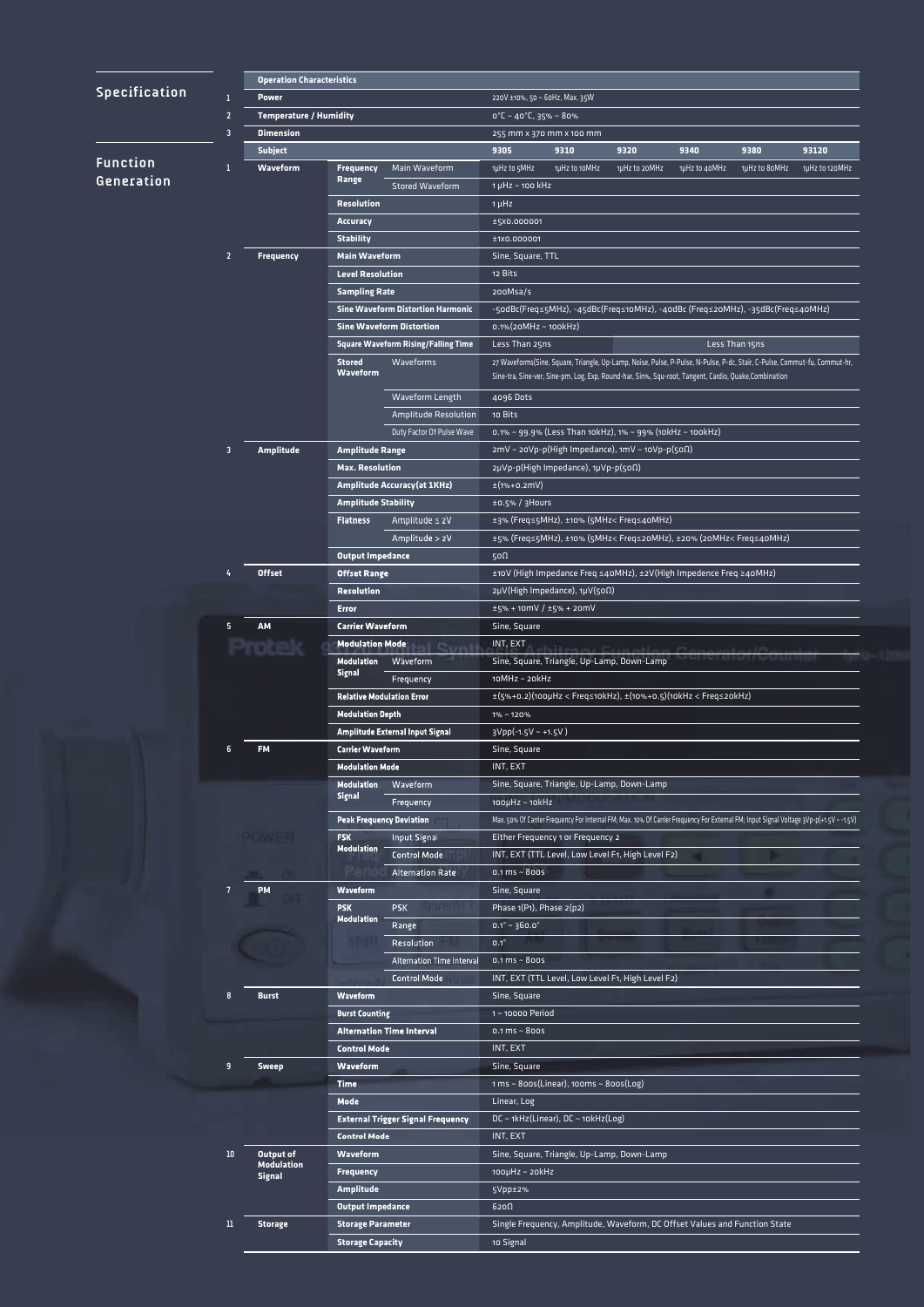

**Various Waveforms**

# **Output Waveform 1 (Sine)**



#### **>> Sine Wave: 2V, 10kHz**

- 1 Set the sine wave output of 9300 Power Voltage : Min 1mV ~ Max 20V Frequency : Min 100µHz ~ Max 120MHz 2 Input the signal on DSO and Process the auto key a time
- 3 Check the output signal of 9300

# **Output Waveform 3 (Triangle)**



# **>> Triangle Wave: 2V, 10kHz**

- 1 Set the sine wave output of 9300 Power Voltage : Min 1mV ~ Max 20V Frequency : Min 100µHz ~ Max 120MHz 2 Input the signal on DSO and Process the
- auto key a time
- 3 Check the output signal of 9300

# **Output Waveform 2 (Square)**



### **>> Square Wave: 2V, 10kHz**

- 1 Set the sine wave output of 9300 Power Voltage : Min 1mV ~ Max 20V Frequency : Min 100µHz ~ Max 120MHz 2 Input the signal on DSO and Process the auto key a time
- 3 Check the output signal of 9300

# **Output Waveform 4 (Ramp)**



#### **>> Ramp Wave: 2V, 10kHz**

- 1 Set the sine wave output of 9300 Power Voltage : Min 1mV ~ Max 20V Frequency : Min 100µHz ~ Max 120MHz
- 2 Input the signal on DSO and Process the auto key a time
- 
- 3 Check the output signal of 9300

یں<br>55